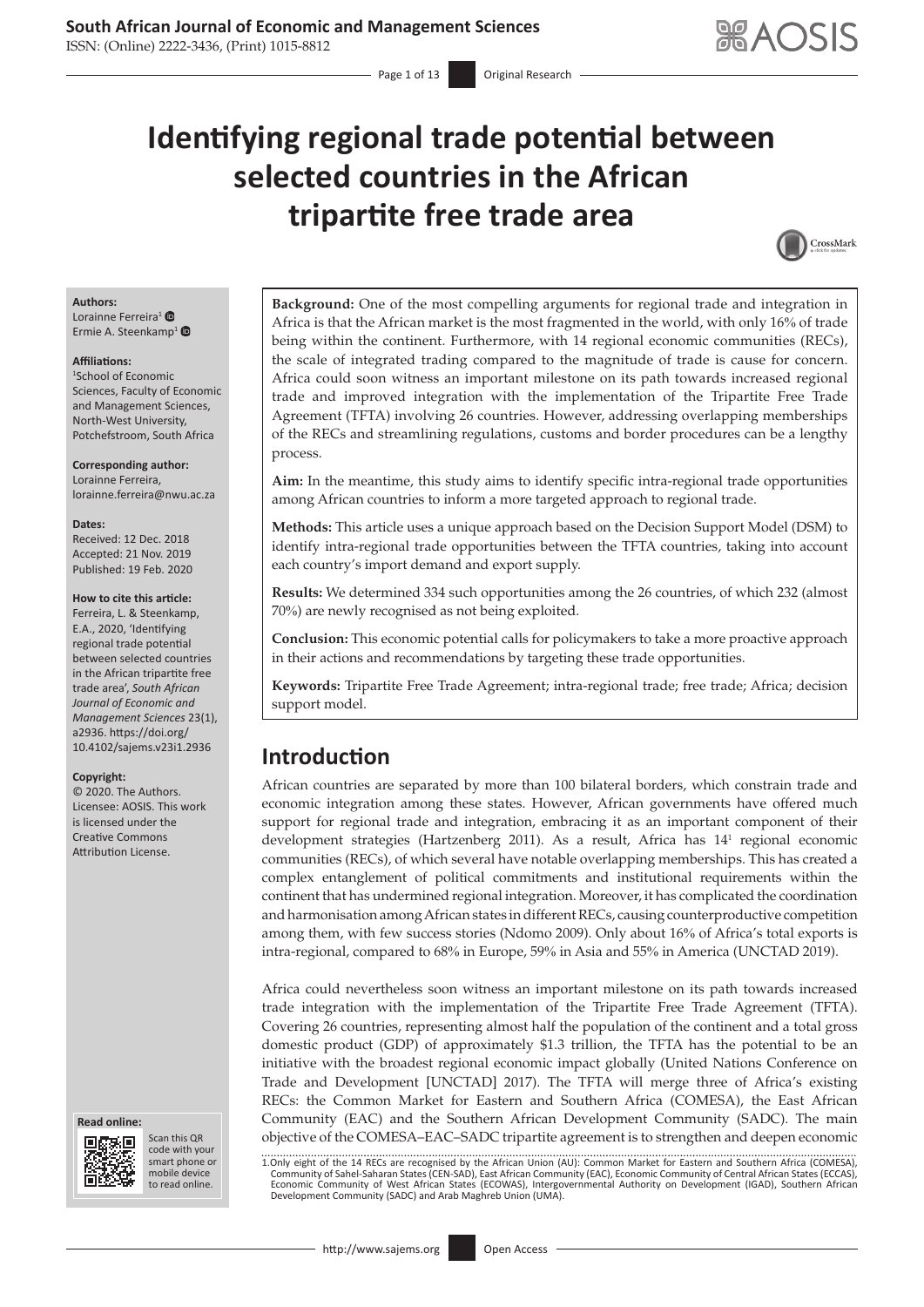integration in southern and eastern Africa by improving terms of trade, boosting infrastructure development and industrial growth, and addressing overlapping memberships among the RECs (Luke & Mabuza 2015).

However, realising an ambitious Free Trade Agreement (FTA), like the TFTA, is a multidimensional challenge. Building new infrastructure, confronting issues associated with overlapping memberships and streamlining regulations, customs and border procedures can be a lengthy process. Nonetheless, something needs to be done in the meantime to drive intra-African trade. As outlined in the literature review, previous studies on the TFTA focused mostly on the impact and significance of the agreement for its member countries on a macroeconomic and sectoral level. This article however identifies, on a disaggregated product level, unexploited intraregional trade opportunities that serve as low-hanging fruit for exporters and trade promotion entities to start exploring. This can potentially help policymakers to adopt a more practical approach in promoting intra-regional trade in Africa.

This article reports these intra-regional trade opportunities on an importer–product–exporter level in the TFTA region. We first outline the main elements of regional trade theory, the motivations for deeper integration and the status of economic partnerships and competitiveness in Africa. We then discuss our method in which filter 2 of the Decision Support Model (DSM) (Cuyvers, Steenkamp & Viviers 2012) is used, a market selection tool, applied for five consecutive years to identify consistently large and growing import demand potential in different TFTA countries. The export supply side is added to the model by evaluating the export capacity of the different countries, also over a fiveyear period. The import demand and export supply are then matched to arrive at export country–product–import country combinations (referred to as matches) with regional trade potential. The use of this regional trade potential then is evaluated by considering actual exports between the identified importing and exporting counties over the period 2010–2014.

We identified a total of 334 matches among the 26 TFTA countries, from which 232 (70%) were newly recognised matched opportunities that are not being exploited at all. The top three product categories identified in these matches include foodstuffs, vegetable products and metals.

This analytical approach is unique for this purpose as it is applied within a regional context where 26 countries' import demand and export supply are considered and clearly demonstrates the opportunities for increased intra-regional trade within Africa.

### **Literature review**

A brief review of the literature establishes the theoretical foundation of this article and consists of regional trade theories and the motivation for closer integration in Africa.

# **Regional trade theories**

Although Africa's integration path has not been easy, there has been a series of initiatives and political decision-making to try and drive Africa's regional trade and integration efforts. This is embedded in the theoretical literature, with the biggest benefits expected to be gained from enlarged markets (United Nations Economic Commission for Africa [UNECA] 2012). This section provides an overview of the regional trade theories as a perspective on the potential gains from the proposed TFTA.

The literature on regional economic integration dates back to 1950 when Viner (1950) suggested that the effects of regional trade could be classified as static or dynamic; static effects can be either trade creating or trade diverting.

Trade creation occurs when countries give up the production of goods and services that their partner countries can produce more efficiently and cost-effectively. Integration will therefore stimulate new trade flows that will replace high-cost domestic production with lower-cost production in a partner country. This results in enhanced global and regional welfare. According to Robson (1994), trade creation is more likely if there are a large number of member countries, reduced tariffs and non-tariff barriers (NTBs) and the countries involved in the integration have similar levels of development and competitiveness.

The trade diversion effect, in contrast, reduces the welfare effect and is seen as a cost to the region. Trade is said to be diverted when imports shift away from more efficient, lowercost products and services towards more inefficient and expensive goods and services from regional partners. Trade diversion could lead to a loss of consumer surplus and make markets uncompetitive and inefficient (UNECA 2012).

If Africa's FTAs focused solely on lowering the barriers to intra-African trade, there is a danger that the costs of trade diversion would outweigh the benefits of trade creation. Through a liberal–regionalism approach of having a regional economic culture that respects the views and opinions of the member countries, African countries could be able to minimise the scope of trade diversion and maximise the benefits of trade creation (Keane 2016).

In contrast, dynamic effects focus on the impact of the regional trade agreement (RTA) on the rate of output growth of countries in the medium to long term. These effects are often the result of economies of scale because of enlarged markets, efficiency gains to more competitive markets, the removal of trade barriers and increased investments (UNECA 2012). De Melo, Panagariya and Rodrik (1993) argue that the most important economic gains are those that result from more affordable unit costs prompted by economic cooperation and policy coordination. In addition, De Melo et al. (1993) further argue that where regional groupings result in specialisation in accordance with comparative advantage and economies of scale, costs are reduced and welfare is improved.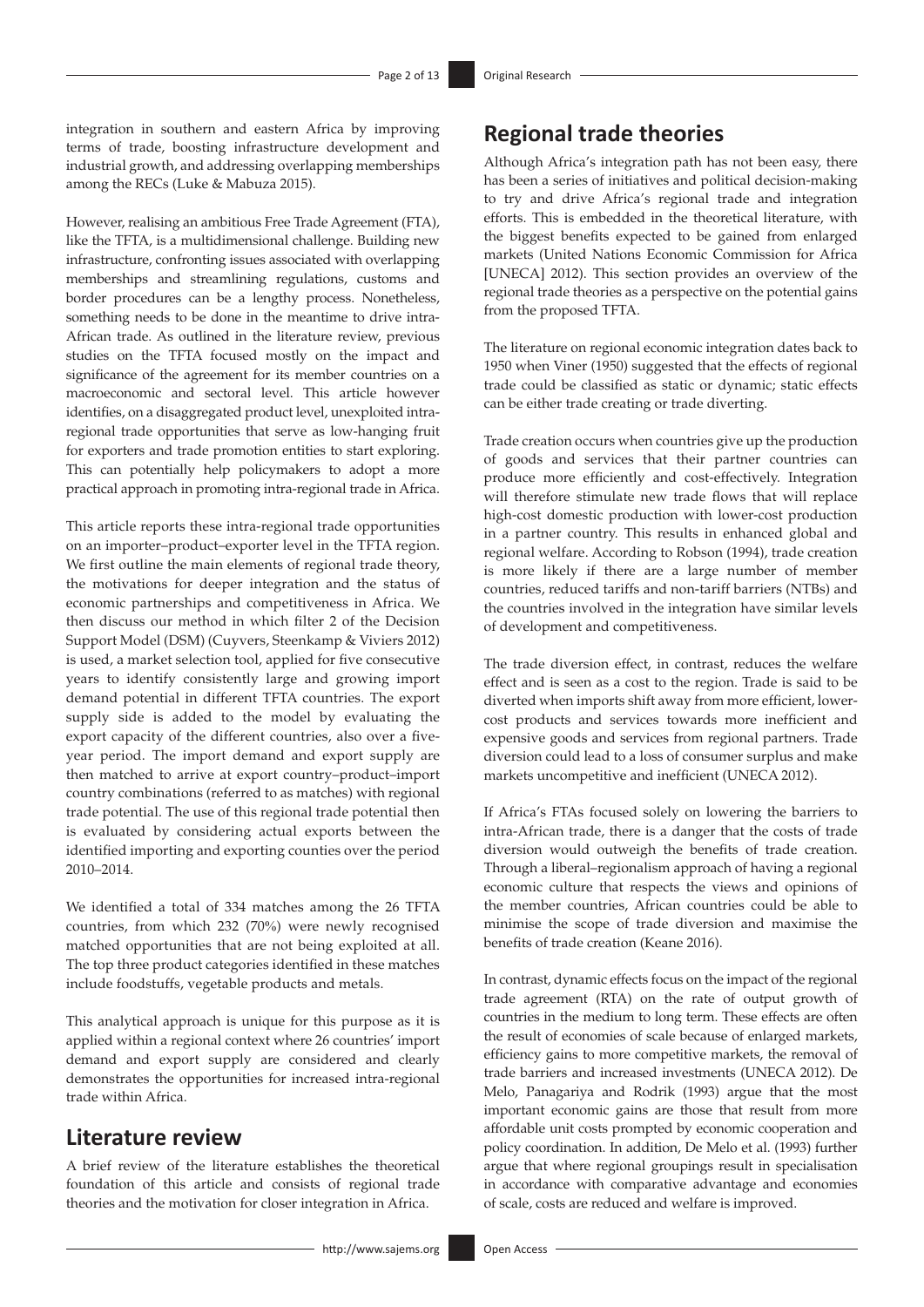According to Maruping (2005), an expanded market is one of the most general outcomes of an RTA with increased access to the markets of member countries. These expanded market opportunities allow firms to specialise in the production of goods and services that were not viable before the integration. Moreover, Perdikis (2007) avers that an enlarged market creates greater competition between producers in member countries. Increased competition drives down prices and encourages firms to reduce expenses and use inputs more efficiently.

Various studies (Burfisher, Robinson & Thierfelder 2004; Lawrence 1997; Sheer 1981; UNCTAD 2007) have referred to the *static effects* of Viner's theory as old regionalism, while the *dynamic effects* present the new regionalism. New regional integration theories have developed with changing economic conditions and are based on the idea that one cannot isolate trade from the rest of society. According to Lawrence (1997), the forces that drove earlier integration have changed drastically over the years. Old regionalism had a narrow focus on FTAs, with government as the pre-eminent actor, mainly focusing on extending import substitution and industrialisation strategies. New regionalism on the other hand is geared towards structural reforms to assist in making economies more open to implement export-orientated policies, market driven, competitive and democratic. Table 1 summarises the main differences in the driving forces of old and new regionalism.

Numerous studies have suggested that the emphasis should be on dynamic rather than on static effects when evaluating the appeal of integration among developing countries (Abdel 1971; Sakamoto 1969). In addition, Rueda-Junquera (2006) argues that the static effects of integration have little scope in benefits for developing countries and that the basic rationale for economic integration among developing countries should be a dynamic one.

Furthermore, Demas (1965) and Abdel (1971) claim that traditional economic integration theory relies strongly on neoclassical assumptions of perfect competition, full employment and constant returns to scale and, therefore, is limited to static effects of integration. In addition, Mikesell (1963) concludes that dynamic effects of integration are far more important than static effects because dynamic effects may lead to the exploitation of unused economic capacities and higher growth. According to UNECA (2012), the dynamic effects of FTAs in Africa could provide a better environment for industrial diversification and regional integration than each country could do on its own.

|  |  | TABLE 1: Lawrence's comparison of old and new regionalism. |
|--|--|------------------------------------------------------------|
|--|--|------------------------------------------------------------|

| Old regionalism              | New regionalism                     |
|------------------------------|-------------------------------------|
| Import substitution          | <b>Export orientated</b>            |
| Planned allocation resources | Market allocation of resources      |
| Led by government            | Led by private firms                |
| Mainly industrial products   | All goods, services and investments |

Source: Lawrence, R.Z., 1997, 'Preferential trading arrangements: The traditional and the<br>new', in A. Galal & B. Hoekman (eds.), *Regional partners in global markets: Limits and*<br>possibilities of the Euro-Med agreements, c

Unfortunately, Africa's current intra-regional trade is still modest – the continent trades mostly with the world's most advanced economies like the United States, United Kingdom and China*.* African countries will not be able to exploit the full benefits to be expected from the TFTA until policymakers address the barriers that prohibit the movement of goods within their own borders.

# **Africa's integration and competitiveness record**

Africa's integration agenda, laid down in documents such as the Abuja Treaty and the African Union's Agenda for 2063, has been very ambitious. African leaders have been clear about their aspirations to build a continent where goods and services could be traded freely across borders, world-class infrastructure would connect countries and policies would be harmonised. However, turning this vision into a reality has proved particularly challenging.

The concept of a FTA and its role in refining regional trade integration originated from the Abuja Treaty which seeks to use RECs as building blocks of regional integration and economic development in Africa. COMMESA, EAC and SADC will bring together 26 southern and eastern African countries, which will form the TFTA. These include Angola, Botswana, Burundi, Comoros, Djibouti, Democratic Republic of the Congo, Egypt, Eritrea, Ethiopia, Kenya, Lesotho, Libya, Madagascar, Malawi, Mauritius, Mozambique, Namibia, Rwanda, Seychelles, South Africa, Sudan, Swaziland, Tanzania, Uganda, Zambia and Zimbabwe.

However, there is a consensus that the existing RECs have had little success in driving intra-African growth. Consequently, one of the main challenges that policymakers will face to make the envisioned TFTA work better than the existing trade regimes is how to address the obstacles to intra-African trade. These include restrictive NTBs, rules of origin, high transport costs, border inefficiencies and behind-the-border costs, to name but a few (World Bank 2015). Although some of Africa's RECs have made progress in some areas of integration, many still lag behind.

To elaborate further on the continent's efforts at integration, the African Regional Integration Index Report compiled by the African Union Commission (AUC), the African Development Bank (AfDB) and the Economic Commission for Africa (ECA) (UNECA 2016) measures RECs' level of regional integration and their progress towards implementing their commitment under their respective integration frameworks. The index shows results for eight of Africa's biggest RECs, namely CEN-SAD, COMESA, EAC, ECCAS, ECOWAS, IGAD, SADC and the Arab Maghreb Union (UMA). For the purpose of this study, only the results of COMESA, EAC and SADC are considered.

The index is made up of five key socio-economic categories (dimensions) – regional infrastructure, trade integration,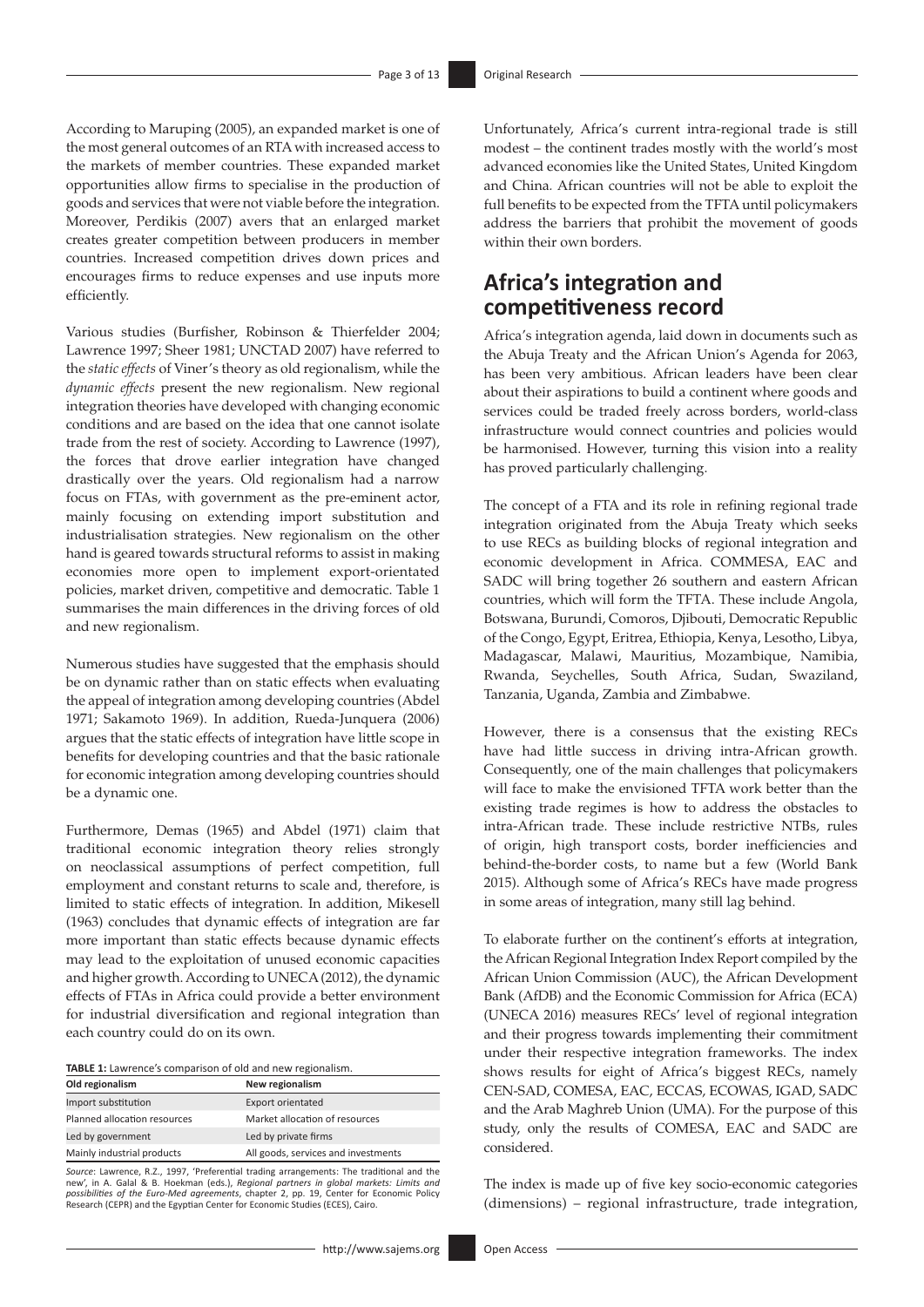productive integration, free movement of people, and financial and macroeconomic integration – that are crucial to Africa's integration agenda. Each dimension has its respective subcomponents as illustrated in Figure 1. These dimensions are based on the operational framework of the Abuja Treaty.

Table 2 summarises the scores that each of the RECs in the TFTA obtained under the different dimensions. Scores are calculated on a scale of 0 (low) to 1 (high), with the overall average score for regional integration in Africa standing at 0.470.

On a country level, in COMESA, Egypt was the top contributor to wealth creation in the region (with a source of 35% of COMESA's GDP), but was ranked fourth on regional integration. Sudan and Libya are the second and third contributors to wealth creation in COMESA, although they are not top performers with respect to integration. In the EAC, Kenya and Uganda are the top contributors to wealth creation (39% and 21% of regional GDP). The EAC is the region with the best performance in the trade integration dimension. Finally, in SADC, South Africa represents 61% of regional GDP and ranks first in the overall integration index. The EAC is the top performing REC in terms of trade integration (0.78), followed by COMESA (0.572).

It is important, however, to keep in mind that the scope and development of the integration process in the three RECs are different. Each REC implements separate regional trade programmes, infrastructure development and economic development programmes. Streamlining these programmes should therefore be a priority in realising the objectives of the TFTA. Furthermore, most of the countries in the TFTA belong to more than one of the RECs. Of COMESA's 19 members, eight are also members of SADC and four are members of the EAC. The EAC has five members, one of which is a member of SADC and four are members of COMESA. In SADC, 8 of the 15 members are also members of COMESA and one is a member of EAC. These overlapping memberships have contributed to the difficulty of fully implementing trade agreements.

Furthermore, Africa's share of intra-regional trade compares unfavourably with other regions of the world. Only about 16% of Africa's total trade is with other African countries, whereas the corresponding figures for Europe, Asia and America are 68%, 59% and 55% (UNCTAD 2019). Also, Africa's RECs have a low share of intra-group trade relative to other regional groups in the world. The top 14 worldwide regional groupings have an average of 42% intra-group trade compared to Africa's 10% (UNCTAD 2017).



*Source*: African Development Bank (AfDB), African Union Commission (AUC) & United Nations Economic Commission for Africa (ECA), 2016, *The Africa Regional Integration Index: 2016 Report*, viewed 15 May 2017, from<https://www.uneca.org/publications/africa-regional-integration-index-report-2016> HPCI, harmonised consumer price indices.

**FIGURE 1:** African regional integration index: The five dimensions.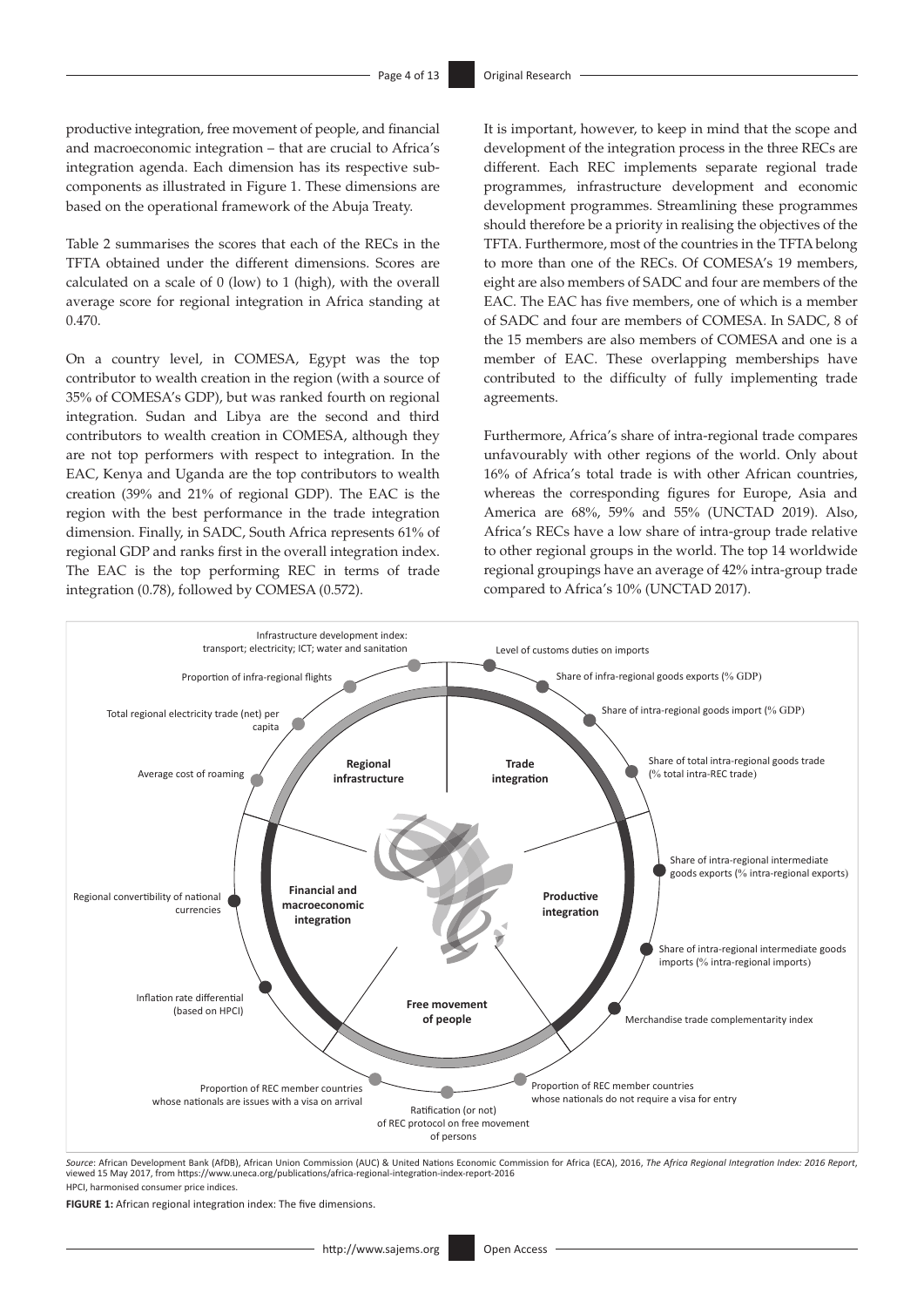**TABLE 2:** Summary of the African Regional Integration Index Report scores for Common Market for Eastern and Southern Africa, the East African Community and the Southern African Development Community.

| <b>RECs</b>                      | <b>Trade integration</b> | Regional<br>infrastructure | Productive<br>integration | <b>Free movement</b><br>of people | <b>Financial and macroeconomic</b><br>integration |
|----------------------------------|--------------------------|----------------------------|---------------------------|-----------------------------------|---------------------------------------------------|
| <b>COMESA</b>                    | 0.572                    | 0.439                      | 0.452                     | 0.268                             | 0.343                                             |
| EAC                              | 0.780                    | 0.496                      | 0.553                     | 0.715                             | 0.156                                             |
| <b>SADC</b>                      | 0.508                    | 0.502                      | 0.350                     | 0.530                             | 0.397                                             |
| Average for COMESA, EAC and SADC | 0.62                     | 0.479                      | 0.451                     | 0.504                             | 0.298                                             |

*Source:* Compiled from the African Regional Integration Index Report, United Nations Economic Commission for Africa (UNECA), 2016, *Africa regional integration index*, viewed 12 July 2017,<br>from https://www.uneca.org/publi

REC, regional economic communities; COMESA, Common Market for Eastern and Southern Africa; EAC, the East African Community; SADC, the Southern African Development Community.

The TFTA, if properly implemented, could have a substantial impact on the current low levels of intra-regional trade.

# **Studies investigating the impact of the Tripartite Free Trade Agreement**

A number of studies have investigated whether, and to what extent, the establishment of the TFTA specifically can be expected to create new opportunities for its member countries. Inama and Crivelli (2014) explored whether the TFTA can deliver effective and real trade liberalisation for economic growth. Their findings showed a substantial increase in trade creation, despite low levels of export diversification, the small number of traded products and the low share of trade in manufactured products. Garlinska-Bielawska (2016) investigated the potential economic benefits of the TFTA for the three regional formations – COMESA, EAC and SADC – and found that, in theory, economic gains are expected; however, whether it will be realised depends on factors such as complementarity between member countries, infrastructure and willingness to pursue integration opportunities. In addition, Babatunde and Odularu (2017) focused on lessons and policy directions for the TFTA, stating that the three RECs will need to focus their efforts on key areas such as competition policy, technical barriers, electronic commerce, rules of origin and dispute settlement.

Numerous studies have also modelled the potential impact of the TFTA on the participating countries and found substantial increase in trade among member countries, increased industrial production, employment and welfare gains (Mold & Mukwaya 2017; Willenbockel 2013; Walters, Bohlmann & Clance 2016). However, none of these studies has considered a product-level demand–supply approach for identifying specific untapped potential trade opportunities within the region.

To summarise, despite the potential benefits of regional trade, there are many obstacles and challenges to intra-African trade threatening the success of the TFTA. Addressing these challenges can be a lengthy process. For example, building new infrastructure, disentangling overlapping REC memberships and renegotiating in the face of political agendas and increasing tendency towards protectionism all take time. In the meantime, this article addresses the issue of low intra-regional trade by identifying potential trade opportunities among the TFTA countries. This product-level supply-and-demand approach highlights low-hanging fruit for exporters and trade promotion entities to investigate and pursue – it provides a shorter-term, interim, proactive approach to start addressing the problem of low intraregional trade.

The next section describes the research method applied in this study to identify specific importer–product–exporter combinations (referred to as matches) with intra-regional trade potential within the 26 TFTA countries. This contributes what we believe is useful information on how to promote intra-regional trade among these countries, providing a product-level intra-regional trade opportunity analysis.

## **Research method**

The research method includes a process in which, firstly, the import demand for different products was evaluated within all 26 TFTA countries. Secondly, the export supply for all possible product and country combinations was assessed. These analyses enable the matching of consistently large and growing import demand and competitive export supply within the TFTA countries. Each match that was identified formed an intra-regional trade opportunity. Finally, the exploitation of these intra-regional trade opportunities was evaluated.

# **Determining consistently large and growing import demand**

Filter 2 of the DSM, developed by Cuyvers, De Pelsmacker, Rayp and Roozen (1995), Cuyvers (1997) and Cuyvers et al. (2012)*,* was applied in this article to evaluate the import demand within the TFTA region on the international Harmonised System (HS) six-digit level. The DSM uses a focused approach to export promotion by identifying and prioritising export opportunities. It is currently the only market selection tool found in the literature that uses a filtering process that sifts through an extensive range of country and product data to identify product–country combinations, or export opportunities for trade.

To determine in which products the TFTA countries showed sufficient short-term and long-term growth, as well as sufficient import market size, import data per product– country combination at an HS six-digit level were used. The trade data (import and export) were obtained from the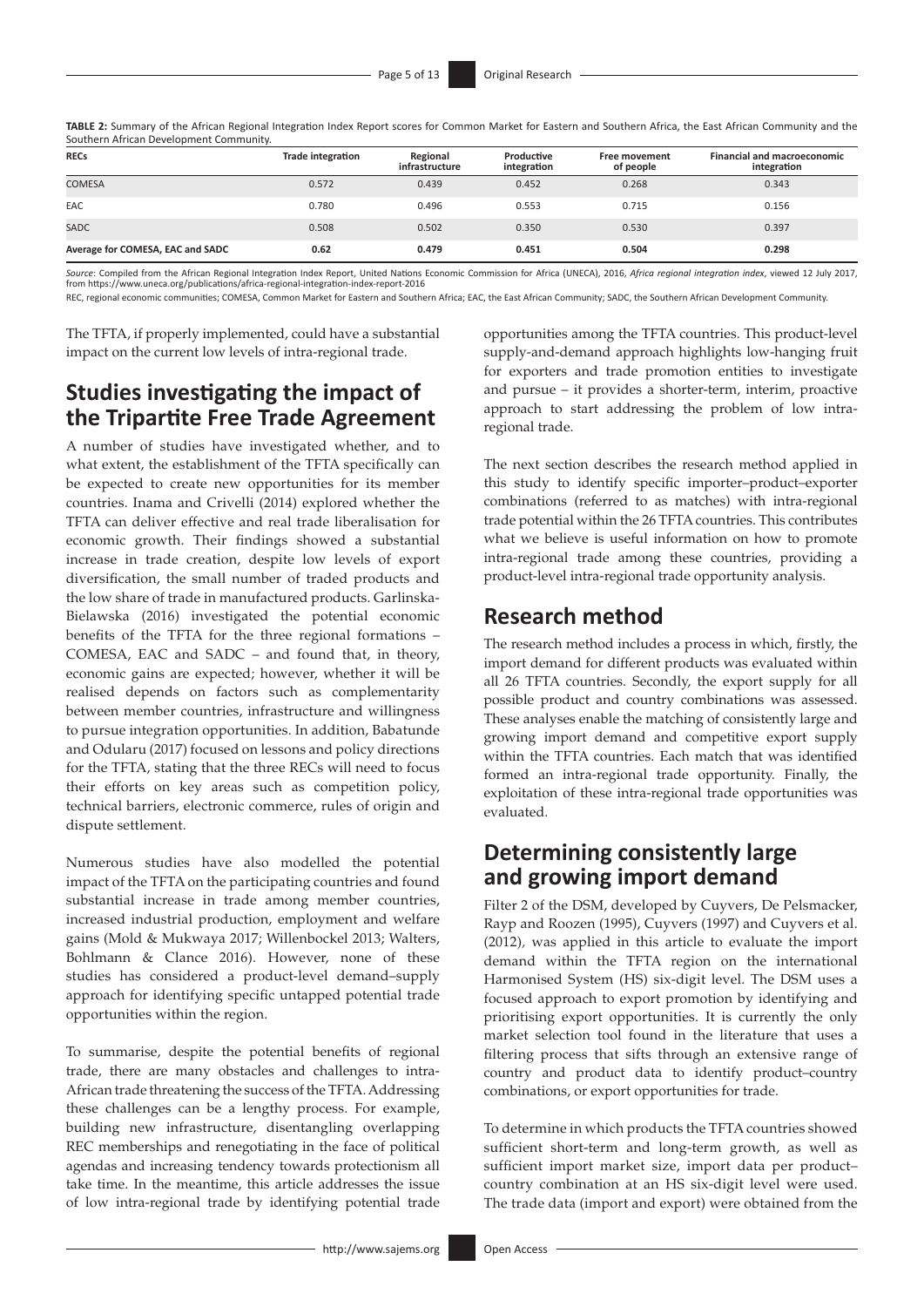CEPII BACI 2 database for 2010–2014. It is important to note that the CEPII BACI data are audited, meaning that the import value is equal to the export value for the same importer, exporter and product.<sup>3</sup> However, CEPII reports the trade in the Southern African Customs Union (SACU) as one combined value in its BACI database; it therefore does not report trade data for South Africa, Botswana, Lesotho, Namibia and Swaziland separately. In this study, however, it is important to work with the individual country values. The CEPII BACI import total for the SACU was therefore split between the member countries in the proportions of the reported import values in the UN COMTRADE data<sup>4</sup>, in which trade data are reported separately for the five SACU member countries.<sup>5</sup>

Short-term growth was calculated by measuring the growth in imports from 2013 to 2014. The long-term growth rate was calculated as the compounded annual percentage growth in the imports over the five-year period from 2010 to 2014. The import value indicates the size of import demand in each market.

To determine which product–country combinations showed satisfactory size and growth, cut-off criteria had to be set. In defining cut-off values for import size and growth, Cuyvers et al. (1995), Cuyvers (2004) and Cuyvers et al. (2012) first calculated a scaling factor  $(s_j)$  to take into account the degree of specialisation of the exporting country in each product *j*. The model defines the scaling factor as follows (Balassa 1965; Cuyvers et al. 1995):

$$
sj = 0.8 + \frac{1}{(RCAJ + 0.085) \exp^{(RCA_j - 0.01)}}
$$
 [Eqn 1]  
where  $RCAj = \left(\frac{Xn, j}{XW, j}\right) / \left(\frac{Xn, tot}{XW, tot}\right)$ 

- $X_{n,j}$ : exports of country *n* of product *j*;
- $X_{W,j}$ : worldwide exports of product *j*;
- $X_{n\omega}$ ; total exports of country *n*;
- $X_{W, \omega}$ : worldwide exports of all product categories.

Cuyvers (2004) considers a market sufficient in import growth if:

$$
g_{ij} \ge G_j \tag{Eqn 2}
$$

- 2.BACI is a trade database, developed by the *Centre d'Études Prospectives et*  $d'Informations Internationales (CEPI) which is a French institute doing research into internal conomics, providing bilateral trade flows for more than 500 products and 200 countries. The database is built from data reported to the United Nations$ Statistical Division (UN COMTRADE) and reconciles the trade values reported by exporters and importers (CEPII, 2020).
- 3.Exports are reported free on board (FOB) and imports cost, insurance and freight (CIF). This is why the import and export values for the same exporter–importer– product combination differ in the UN COMTRADE data set.
- 4.UN COMTRADE is the pseudonym for United Nations International Trade Statistics Database.
- 5.CEPII BACI SACU import total for product 10 190 (live horses other than pure-bred breeding animals) is USD 4 670 684. In the UN COMTRADE data set, Botswana imports USD 354 450, Lesotho USD 1 527 948, Namibia USD 992 933, South Africa<br>USD 1 644 088 and Swaziland USD 0. The proportions are, therefore, Botswana =<br>7.589%, Namibia = 21.259%, Lesotho = 32.714 and South Africa = 35. proportions are multiplied by the BACI SACU total to arrive at a comparable value per SACU country.

where  $g_{\mu}$  is the import growth rate of product *j* by importing country *i;* and the cut-off value *G<sup>j</sup>* is defined as:

$$
G_j = g_{wj} s_j, \text{ if } g_{w'j} \ge 0 \text{; or} \qquad \qquad \text{[Eqn 3]}
$$

$$
G_i = g_{w_i} / s_j \text{ if } g_w < 0 \tag{Eqn 4}
$$

where  $g_{w,i}$  is the average world import growth rate for product *j*.

The DSM is normally applied from a specific exporting country's point of view. However, in the case of this study, there are 26 TFTA countries that needed consideration. Because we consider only products in which the exporting country has a revealed competitive advantage (RCA) greater than or equal to 1, an RCA value of 1 was used in the calculation of the scaling factor for all products and countries under consideration. A scaling factor of 1.000852 was therefore used throughout.

This implies that if a particular country's import growth for a product is equal to or greater than the average world import growth rate for the product, it can be considered a market with sufficient import growth.

Cuyvers (2004) considers the import market of country *i* for product *j* large enough if:

$$
M_{i,j} \ge S_j \tag{Eqn 5}
$$

where  $M_{i,j}$  is the importing country *i* for product category *j*; and the cut-off value  $S_j$  is defined as:

$$
S_j = 0.02 M_{w,j}, \text{ if } RCA_j \ge 1; \text{ or}
$$
  

$$
S_j = \left[\frac{(3 - RCA_j)}{100}\right] M_{w,j}, \text{ if } RCA_j < 1
$$
 [Eqn 7]

where  $M_{W_i}$  is the total world import value for product *j*.

Because we consider only products and country combinations for which the exporter has an RCA greater than or equal to 1, a particular country's import size for a product is considered sufficiently large if this import value is equal to or greater than 2% of the total world imports of the product.

The DSM considers the import data for each product in the 26 TFTA countries to determine whether the countries showed sufficient short-term and long-term growth and import market size. Only country–product combinations that passed the criteria for short-term import growth, long-term import growth, as well as import market size for five consecutive years were considered as markets with consistently large and growing import demand in this study. The traditional DSM applications consider import size and growth at only one point in time (Cuyvers et al. 2017; Mhonyera, Steenkamp & Matthee 2018); however, this study repeated filter 2 of the DSM for five consecutive years.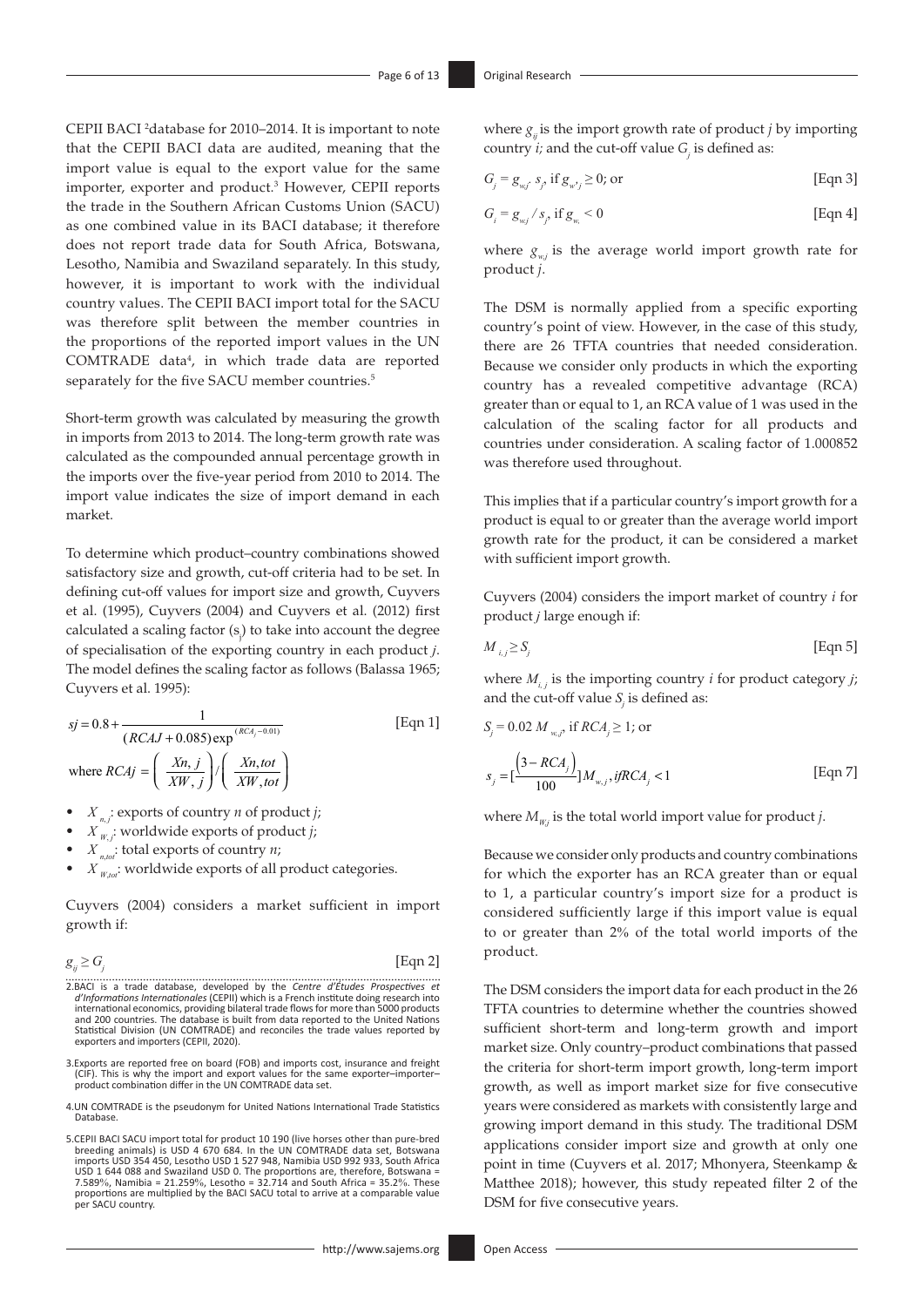## **Determining consistently competitive export supply**

The export supply was added to the DSM by evaluating the export capacity of the different countries over the period 2010–2014.

The RCA of Balassa (1965) was used to determine the export capacity of the different TFTA product–country combinations under consideration. The RCA represents the relative specialisation of a country in the production of a specific product by dividing the product's export share of the country's total exports by its share in world exports (Jessen & Vignoles 2004). Thus, it indicates whether a country has the ability to produce and export a particular product competitively. This article uses the RCA to indicate the supply capacity of the different TFTA countries.

The supply country also had to meet the criteria of an RCA greater than or equal to 1 for each year of the five-year period 2010–2014 in order to be selected as a consistent exporter of a product.

Note that a similar calculation was performed on the SACU export data as for the import data, to separate out the values for each of the member countries from the CEPII BACI data in the proportions calculated from the UN COMTRADE data as explained in the previous section.

The import demand and export supply were then matched to arrive at importer–product–exporter combinations (referred to as matches) with regional trade potential. This is a unique approach as this study does not only consider one exporting country's point of view. The exploitation of this regional trade potential was then evaluated by considering actual exports over the same period.

### **Evaluating the current exploitation of the identified trade opportunities**

To arrive at the export country–product–import country combinations<sup>6</sup> with regional trade potential, the import demand and export supply were matched. In order to distinguish between existing and new matches, the intraregional trade opportunities were classified into four categories: increase, decline, extinct (now abandoned) and zero. This was done by calculating how the values of existing exports changed between 2010 and 2014.

The UN COMTRADE data were used to determine these trends in existing trade flows. This is because it is not possible to derive bilateral trade among SACU members on a detailed product level from the CEPII BACI data. However, to compare and verify the trend in the UN COMTRADE data for each SACU and non-SACU match, an export value was calculated from the CEPII BACI data in a similar way as 6.Interchangeably referred to as intra-regional trade opportunities, or matches, in this study.

explained in the previous section. Also, the trend in the UN COMTRADE mirror data was used to further verify the corresponding trend.

# **Results**

### **Potential export opportunity matches among the Tripartite Free Trade Agreement countries**

The proposed TFTA has clearly set high goals and expectations for regional trade integration. However, Africa's slow trade integration shows that the process has thus far not produced the results policymakers were hoping for. This article has identified specific trade opportunities among the 26 TFTA countries, which can be seen as priorities and starting points for increasing intra-regional trade.

Table 4 indicates the importer–product–exporter combinations identified according to HS2 level product categories. A total of 334 matches were identified among the 26 TFTA countries. From these, only 74 (22%) indicated a bilateral trade relationship that already exists and has increased over time. Seventeen matches (5%) showed a decline in trade and 11 (3%) have become extinct. This left a substantial number of 232 (70%) newly recognised matched opportunities between TFTA countries that are not being exploited at all. Thus, 78% of the matched intra-regional trade opportunities are underexploited or unexploited.

The top five product categories for the 334 intra-regional trade opportunities identified among the TFTA countries are: (1) vegetable products (mostly primary food and beverages including beans, fresh fruit, maize flour, wheat flour and

|  | <b>TABLE 3: Categories of utilisation.</b> |  |
|--|--------------------------------------------|--|
|  |                                            |  |

| Category | <b>Trade value specification</b>    | <b>Description</b>                  |
|----------|-------------------------------------|-------------------------------------|
| Increase | Value 2014 > Value 2010             | Increase in existing trade flows    |
| Decline  | Value 2014 < Value 2010             | Decrease in existing trade flows    |
| Extinct  | Value $2010 > 0$ & Value $2014 = 0$ | The relationship has become extinct |
| Zero     | Trade = $0$                         | No trade relationship               |

Source: Matthee, M., Idsardi, E. & Krugell, W., 2015, 'Can South Africa sustain and diversify<br>its exports?', South African Journal of Economic and Management Sciences 19(2), 255.<br><https://doi.org/10.4102/sajems.v19i2.1324>

|  | <b>TABLE 4:</b> Number of matches identified according to product categories. |
|--|-------------------------------------------------------------------------------|
|  |                                                                               |

| <b>HS2 product category</b>                      |                |                          | Total Increase Decrease Extinct Zero |                |                |
|--------------------------------------------------|----------------|--------------------------|--------------------------------------|----------------|----------------|
| (HS01-HS05) Animal and animal products           | 17             | 6                        | $\mathbf{1}$                         | $\mathbf{1}$   | 9              |
| (HS06-HS15) Vegetable products                   | 95             | 23                       | $\mathbf{1}$                         | $\mathbf{1}$   | 70             |
| (HS16-HS24) Foodstuffs                           | 49             | 12                       | 5                                    | $\mathbf{R}$   | 29             |
| (HS25-HS27) Minerals                             | 10             | $\overline{2}$           | 0                                    | $\mathbf{1}$   | 7              |
| (HS28-HS38) Chemicals and allied<br>industries   | 14             | $\overline{2}$           | $\mathcal{P}$                        | $\mathbf{1}$   | 9              |
| (HS39-HS40) Pharmaceuticals                      | 3              | $\Omega$                 | $\Omega$                             | U              | 3              |
| (HS41-HS43) Raw hides, skins, leather<br>and fur | $\overline{4}$ | $\overline{2}$           | $\Omega$                             | $\Omega$       | $\overline{2}$ |
| (HS44-HS49) Wood and wood products               | 13             | $\overline{2}$           | 1                                    | $\Omega$       | 10             |
| (HS50-HS63) Textiles                             | 39             | $\overline{\phantom{0}}$ | $\Omega$                             | $\mathfrak{D}$ | 35             |
| (HS64-HS71) Stone/glass                          | 14             | 3                        | $\Omega$                             | 0              | 11             |
| (HS72-HS83) Metals                               | 45             | 14                       | 5                                    | $\Omega$       | 26             |
| (HS84-HS85) Machinery/electrical                 | 12             | $\overline{2}$           | $\mathbf{1}$                         | $\Omega$       | 9              |
| (HS86-HS89) Transportation                       | 12             | $\Delta$                 | $\mathbf{1}$                         | $\Omega$       | $\overline{7}$ |
| (HS90-HS97) Miscellaneous                        | 7              | $\Omega$                 | 0                                    | $\overline{2}$ | 5              |
| Total                                            | 334            | 74                       | 17                                   | 11             | 232            |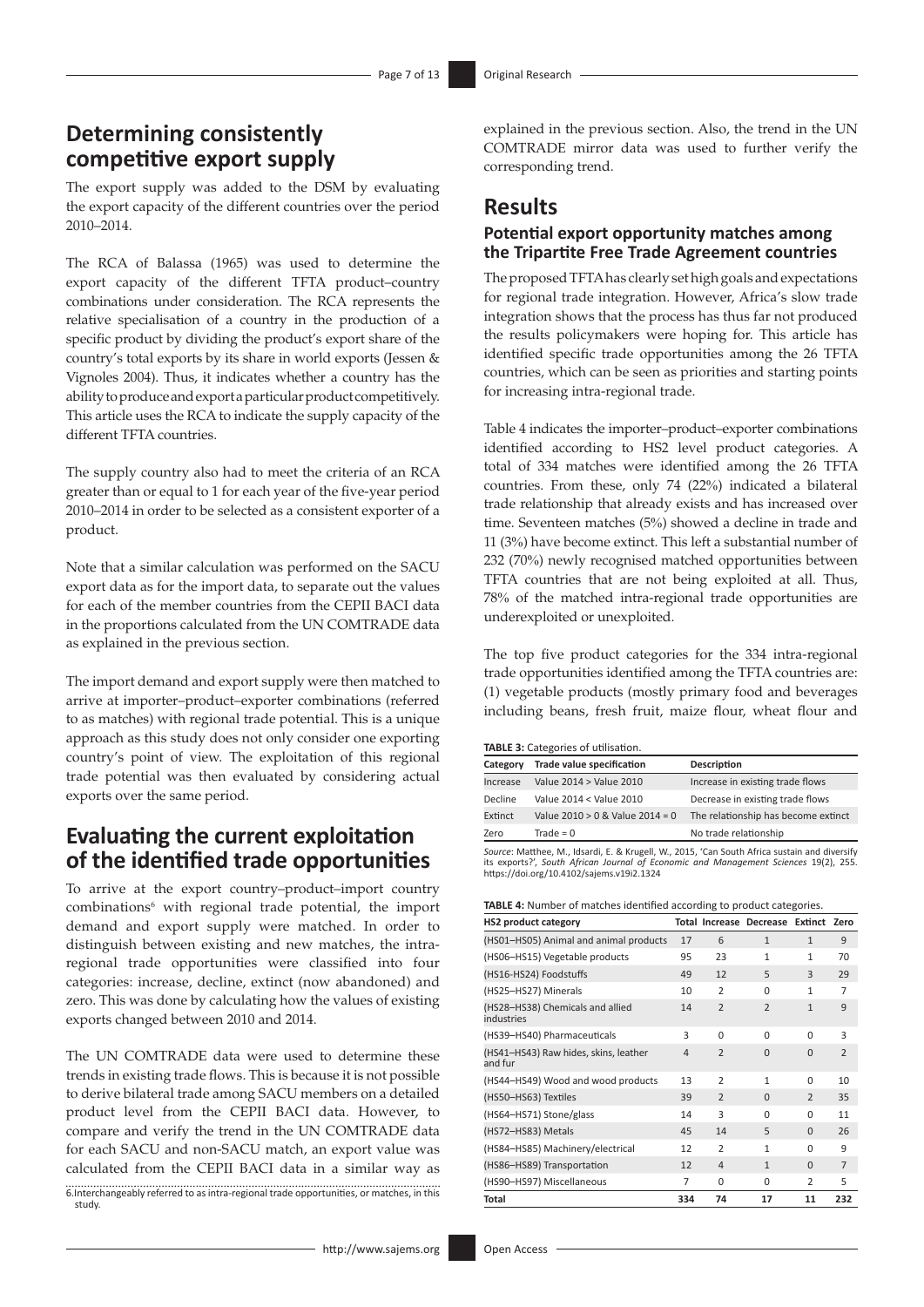soya bean oil), (2) foodstuffs (mostly processed food and beverages including cereals, sausages, preserved fruit and vegetables), (3) metals (mostly processed industrial supplies including steel, iron and copper pipes, bars, rods, tubes, wire, sheeting, sanitary ware and drilling tools), (4) textiles (including clothes, kitchen linen, sacks and bags) and (5) animal and animal products (including mostly processed products such as frozen fish and cheese). In comparison, the top five product categories for the 232 newly matched opportunities include: (1) vegetable products, (2) textiles, (3) foodstuffs, (4) metals and (5) stone and glass (including processed industrial supplies such as ceramic tiles, sinks, basins, baths and imitation jewellery).

Figure 2 distinguishes the trade corresponding to the matches derived in terms of the categories of utilisation (see Table 5). Although some of the opportunities are being exploited, it is clear that most are underexploited or unexploited. The figure also summarises the results of the opportunities identified according to HS2 level product categories, with the greatest demand being for vegetable products, foodstuffs, textiles and metals.

Tables 5–8 illustrate the specific intra-regional trade opportunities between the TFTA countries on an importer– product–exporter level. These tables show the top matches ranked according to weighted import demand divided into the four categories of utilisation listed in Table 5. Each year (in the period 2010–2014) was assigned a weight to calculate the weighted average<sup>7</sup> and these measures determined the relative importance of the trade values reported in each year, giving an indication of the size of the total import demand in each market. A larger weight was assigned to more recent trade figures to place more emphasis on the latest trade (Cuyvers et al. 2017).

Table 5 shows the top 20 matches (a selection of the total of 74 opportunities for illustrative purposes) that are being exploited, which indicates an increase in trade between 2010 and 2014.

Considering the number of opportunities in importing countries, Angola has the most opportunities (13), followed by Mozambique (9), Zambia (9) and Zimbabwe (8). On the supply side, South Africa and Egypt are the biggest suppliers among the 74 matches with an increase in trade, supplying more than half of the goods demanded. According to the harmonised commodity description and coding systems (HS), these goods include mainly vegetable products and metals. In terms of the broad economic categories (BECs),<sup>8</sup> 32% are primary products, whereas 68% are processed

7.Weighted average import value = (2014 import value × 1) + (2013 import value × 0.5) + (2012 import value × 0.25) + (2011 import value × 0.125) + (2010 import value × 0.0625) / 1.9375.

8.The broad economic categories (BECs) were created by the United Nations Department of Economic and Social Affairs. The BECs are defined in terms of the divisions, groups, subgroups and basic headings of the Standard International Trade Classification that was issued in 1971; it has since been revised three times; United Nations, *Classification by broad economic categories*, [https://unstats.un.org/unsd/](https://unstats.un.org/unsd/cr/registry/regdnld.asp?Lg=1) [cr/registry/regdnld.asp?Lg=1](https://unstats.un.org/unsd/cr/registry/regdnld.asp?Lg=1).

products. Most of the regional trade opportunities identified with an increase in actual trade are between countries representing COMESA and SADC.

Table 6 illustrates all 17 matches that showed a decline in trade between 2010 and 2014, meaning that there is consistently large and growing import demand that can be satisfied with a consistently competitive export supply. However, actual trade has declined over this period. The greatest declines were in the machinery, electrical, metals and transportation sectors. Only one of the opportunities identified was for a primary product (namely seeds); the rest are categorised in the BECs as processed goods. According to UNCTAD (2007), African countries have been experiencing significant deindustrialisation since the 1990s, resulting in a decline in both intra-regional and global trade over the past two decades.

Table 7 shows the 11 matches where there is no longer any trade. According to the BECs, only two of the opportunities that became extinct are in primary goods (namely spices and cobalt ores). The others involve some form of processing. It is worth noting that the importing countries have a large and growing import demand for the products listed and that exporting countries can supply them as reflected in their export data for the product, yet trade between these TFTA countries for the products listed has stopped. Further investigation into the reasons for this is necessary.

Table 8 shows the top 20 matched trade opportunities (a selection from the 232 matches for illustration) within the TFTA that are not being utilised. This implies that even though the importing country has a consistently large and growing import demand for the corresponding product and the exporting country is a specialist exporter of these goods, there has been no trade between the countries involved for these particular products over the period 2010–2014. The importing country, therefore, is sourcing this product from other suppliers, whereas they could have received it from within the region.

Considering all 232 unexploited matched trade opportunities on a country level, Angola has 60 unexploited trade opportunities, followed by Mozambique with 28 opportunities and Egypt with 23. The supplying countries with the largest number of unexploited potential for their products include Botswana (45), Egypt (37), Lesotho (37) and Mauritius (31).

To integrate the results presented in Tables 5–8, the following examples from the results for Angola are presented. There are 76 opportunities in total in Angola of which 13 (17%) are utilised, three show a decline in actual trade and 60 (79%) are totally unexploited by other TFTA countries. Although Egypt utilises (at least to some extent) the export potential in Angola for wheat flour, toilet paper, preserved potatoes, lemons and limes, and articles of nickel, it loses out on fresh fruit, soya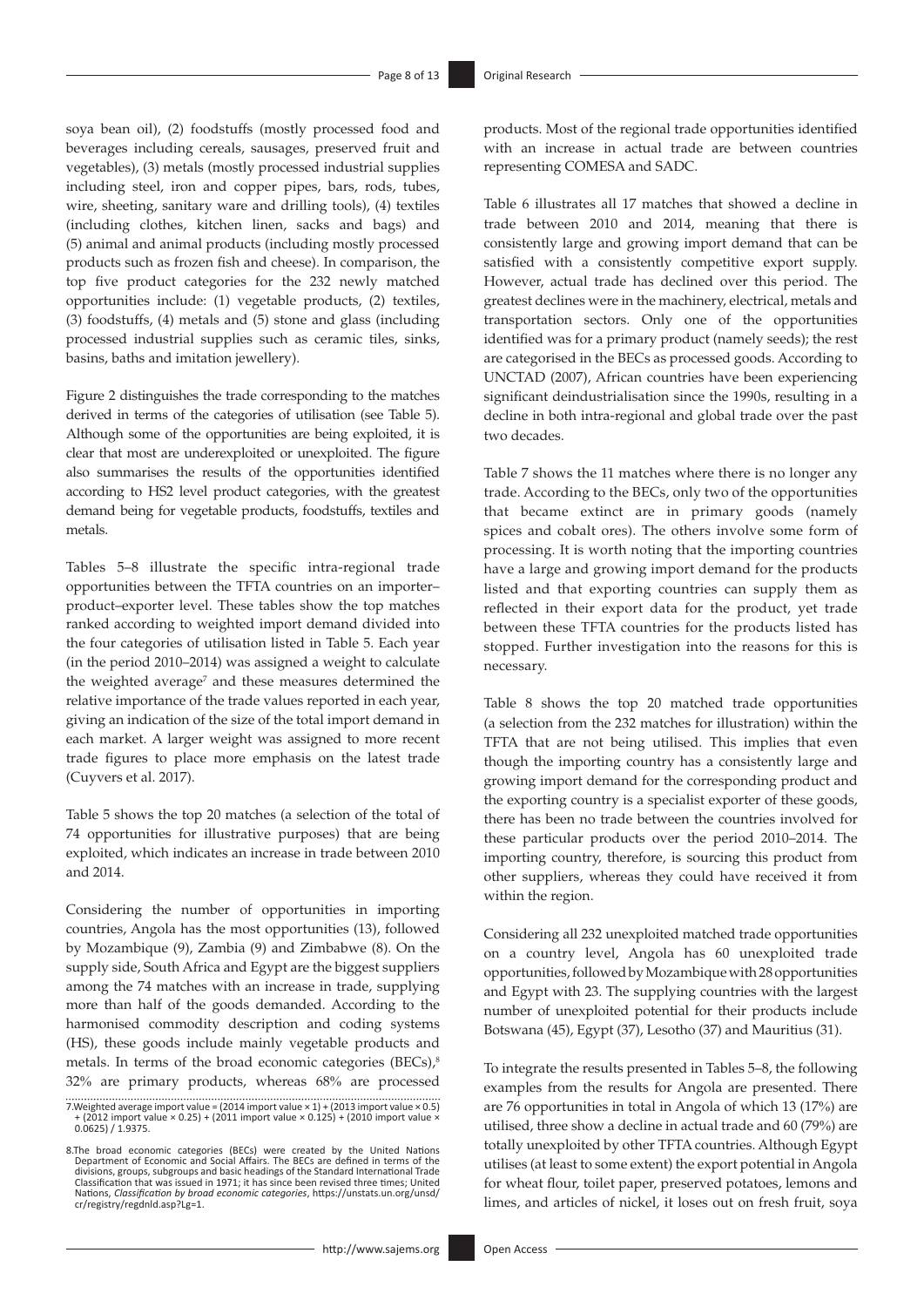

**FIGURE 2:** Tripartite Free Trade Agreement intra-regional trade opportunities: Product category analysis.

| Importer     | Product code<br>(HS6 digit-level) | <b>Product description</b>                                                                                                                                                                     | Exporter     | Weighted average<br>import value (\$'000) |
|--------------|-----------------------------------|------------------------------------------------------------------------------------------------------------------------------------------------------------------------------------------------|--------------|-------------------------------------------|
| Angola       | 110100                            | Wheat or meslin flour                                                                                                                                                                          | Egypt        | 218 712                                   |
| Libya        | 40630                             | Processed cheese, not grated or powdered                                                                                                                                                       | Egypt        | 98 927                                    |
| Angola       | 30379                             | Fish, not elsewhere specified, frozen (excluding fillets or other fish meat)                                                                                                                   | Namibia      | 75 855                                    |
| Egypt        | 71350                             | Broad beans (Vicia faba var. major) and horse beans (Vicia faba var. equine and Vicia faba var. minor),<br>shelled, whether or not skinned or split, dried                                     | Ethiopia     | 70 587                                    |
| Angola       | 110220                            | Cereal flour; of maize (corn)                                                                                                                                                                  | South Africa | 60 057                                    |
| Angola       | 110313                            | Cereal groats and meal; of maize (corn)                                                                                                                                                        | South Africa | 44 5 98                                   |
| Tanzania     | 871631                            | Tanker trailers and tanker semi-trailers                                                                                                                                                       | South Africa | 32 860                                    |
| Libya        | 690710                            | Unglazed ceramic tiles, cubes and similar articles; unglazed, whether or not rectangular, the largest<br>surface area of which is capable of being enclosed in a square of side less than 7 cm | Egypt        | 28 3 8 4                                  |
| Angola       | 121020                            | Hop cones, fresh or dried, ground or powdered or in the form of pellets; lupulin                                                                                                               | Namibia      | 27753                                     |
| Mozambique   | 340220                            | Surface-active preparations, washing preparations, whether or not containing soap<br>(excluding those of heading no. 3401), put up for retail sale                                             | Botswana     | 19 304                                    |
| Libya        | 200570                            | Olives, prepared or preserved other than by vinegar or acetic acid, not frozen                                                                                                                 | Egypt        | 17788                                     |
| Congo        | 870421                            | Motor vehicles for the transport of goods (of a gross vehicle weight not exceeding 5 tonnes), not<br>elsewhere specified in item no 8704.1                                                     | Botswana     | 17 14 1                                   |
| South Africa | 740400                            | Copper waste and scrap                                                                                                                                                                         | Namibia      | 13 6 24                                   |
| Uganda       | 170410                            | Chewing gum, whether or not sugar-coated                                                                                                                                                       | Kenya        | 10 642                                    |
| Angola       | 481810                            | Toilet paper, in rolls of a width not exceeding 36 cm or cut into size or shape                                                                                                                | Egypt        | 9648                                      |
| Egypt        | 80940                             | Plums and sloes, fresh                                                                                                                                                                         | South Africa | 9304                                      |
| Mozambique   | 440310                            | Wood, in the rough, whether or not stripped of bark or sapwood or roughly squared, treated with<br>paint stains, creosote or other preservatives                                               | Swaziland    | 7868                                      |
| Zambia       | 210390                            | Sauces and preparations; mixed condiments and mixed seasonings                                                                                                                                 | Botswana     | 7559                                      |
| Zambia       | 210390                            | Sauces and preparations; mixed condiments and mixed seasonings                                                                                                                                 | Kenya        | 7559                                      |
| Zimbabwe     | 210390                            | Sauces and preparations; mixed condiments and mixed seasonings                                                                                                                                 | Kenya        | 7559                                      |

bean oil, cereals, undenatured ethyl alcohol, men's clothing, table linen, as well as sacks and bags. Also, Namibia utilises (increased exports) the export potential in Angola in frozen fish other than fillets (liver or roes) and processed meat of bovines, but loses out on engine parts and frozen fish fillets (decrease in exports). Although South Africa utilises the export potential in Angola for maize meal, fresh fruit and flat-rolled stainless steel products, it loses out on dried fish (zero exports) and hair straightening or waving products (decrease in exports).

Coming back to the results for the 232 unexploited regional trade opportunities between the TFTA countries, the goods demanded include mostly vegetable products, foodstuffs,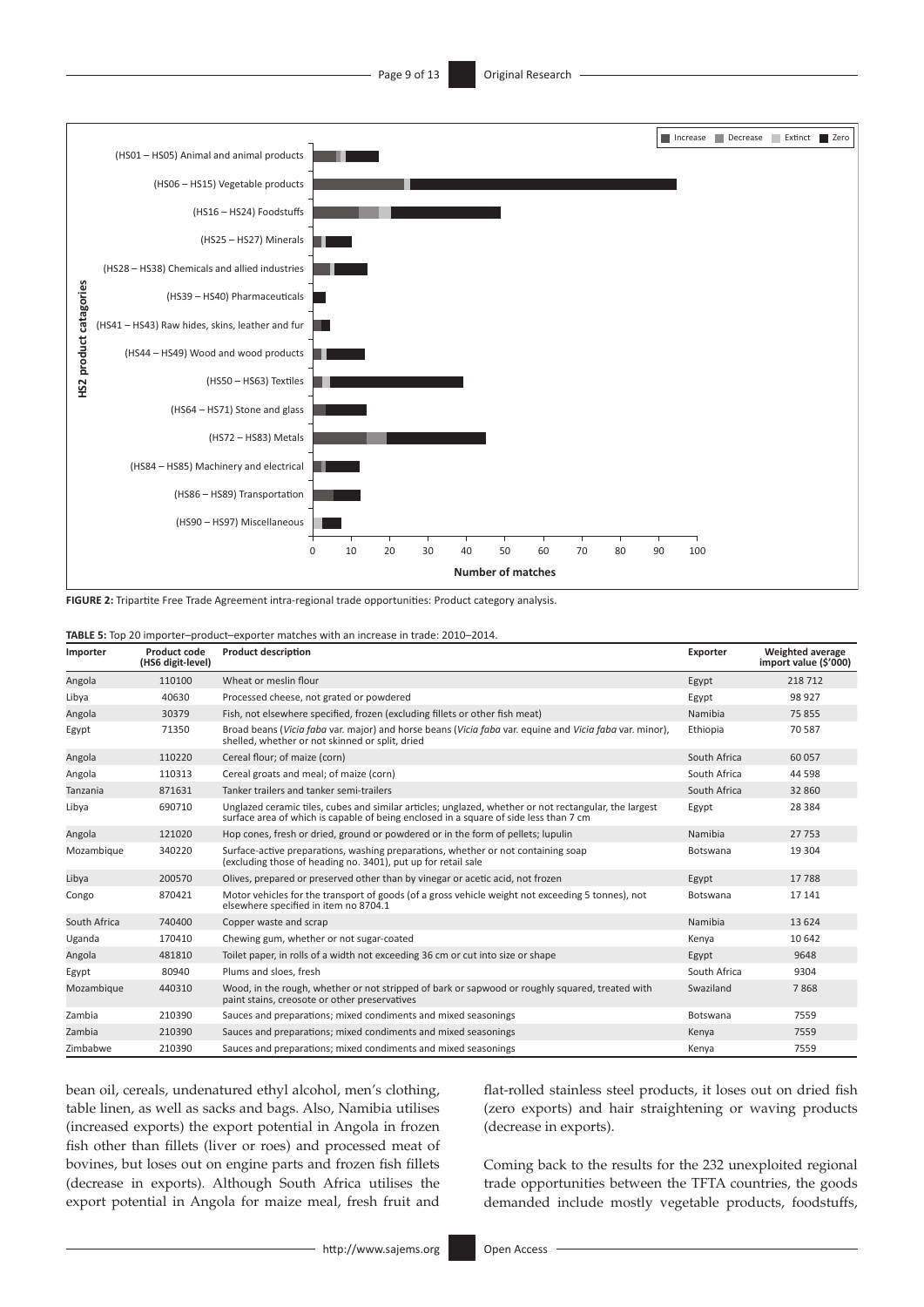#### **TABLE 6:** Importer–product–exporter matches where trade has declined (2010–2014).

| Importer     | Product code<br>(HS6 digit-level) | <b>Product description</b>                                                                                                                     | Exporter     | Weighted average import<br>value (\$ thousand) |
|--------------|-----------------------------------|------------------------------------------------------------------------------------------------------------------------------------------------|--------------|------------------------------------------------|
| Angola       | 840999                            | Engines; parts for internal combustion piston engines (excluding spark-ignition)                                                               | Namibia      | 47 5 64                                        |
| Egypt        | 721990                            | Flat-rolled products of stainless steel, of a width of 600 mm or more, not elsewhere specified in<br>heading no. 7219                          | South Africa | 37 219                                         |
| Tanzania     | 871631                            | Tanker trailers and tanker semi-trailers                                                                                                       | Kenya        | 32 860                                         |
| South Africa | 230610                            | Oil-cake and other solid residues, whether or not ground or in pellets, from the extraction of<br>cotton seed oils                             | Zimbabwe     | 28 340                                         |
| Mozambique   | 481910                            | Cartons, boxes and cases, of corrugated paper or paperboard                                                                                    | Zimbabwe     | 16 131                                         |
| South Africa | 722880                            | Hollow drill bars and rods of alloy and non-alloy steel                                                                                        | Botswana     | 14 042                                         |
| Uganda       | 170410                            | Chewing gum, whether or not sugar-coated                                                                                                       | Egypt        | 10 642                                         |
| Angola       | 330520                            | Preparations for permanent waving or straightening the hair                                                                                    | South Africa | 9812                                           |
| Angola       | 030420                            | Fish fillets, frozen                                                                                                                           | Namibia      | 4650                                           |
| Ethiopia     | 722880                            | Prepared glues and other prepared adhesives, not elsewhere specified in 35.06                                                                  | South Africa | 4124                                           |
| Zimbabwe     | 730490                            | Tubes, pipes and hollow profiles, seamless, not elsewhere specified in heading 7304                                                            | South Africa | 2999                                           |
| Libya        | 120999                            | Seeds, not elsewhere specified, of a kind used for sowing                                                                                      | Egypt        | 1305                                           |
| Kenya        | 200799                            | Preparations of fruit (excluding citrus fruit; excluding homogenised)                                                                          | Egypt        | 823                                            |
| South Africa | 200990                            | Mixtures of juices, unfermented and not containing added spirit, whether or not containing<br>added sugar or other sweetening matter           | Botswana     | 344                                            |
| South Africa | 200990                            | Mixtures of juices, unfermented and not containing added spirit, whether or not containing<br>added sugar or other sweetening matter           | Swaziland    | 344                                            |
| Zambia       | 721934                            | Flat-rolled products of stainless steel, of a width of 600 mm or more, cold-rolled, of a thickness<br>of 0.5 mm or more but not exceeding 1 mm | South Africa | 217                                            |
| Madagascar   | 721924                            | Flat-rolled products of stainless steel, of a width of 600 mm or more, hot-rolled (not in coils),<br>of a thickness of less than 3 mm          | South Africa | 56                                             |

**TABLE 7:** Importer–product–exporter matches where trade has become extinct (2010–2014).

| Importer     | Product code<br>(HS6 digit-level) | <b>Product description</b>                                                                                                                                                 | Exporter         | Weighted average import<br>value (US\$ thousand) |
|--------------|-----------------------------------|----------------------------------------------------------------------------------------------------------------------------------------------------------------------------|------------------|--------------------------------------------------|
| Zimbabwe     | 260500                            | Cobalt ores and concentrates                                                                                                                                               | Congo            | 87978                                            |
| South Africa | 40630                             | Processed cheese, not grated or powdered                                                                                                                                   | Egypt            | 15 305                                           |
| Mozambique   | 940360                            | Furniture; wooden, other than for office, kitchen or bedroom use                                                                                                           | Egypt            | 14 2 11                                          |
| Zimbabwe     | 210390                            | Sauces and preparations; mixed condiments and mixed seasonings                                                                                                             | Botswana         | 7559                                             |
| South Africa | 210130                            | Chicory, roasted and other roasted coffee substitutes; extracts, essences and concentrates                                                                                 | <b>Botswana</b>  | 5104                                             |
| Libya        | 200510                            | Vegetable preparations; potatoes, prepared or preserved otherwise than by vinegar or acetic<br>acid, frozen                                                                | Egypt            | 1456                                             |
| Mozambique   | 91099                             | Spices, not elsewhere specified                                                                                                                                            | Kenya            | 1351                                             |
| Tanzania     | 950490                            | Articles for funfair, table and parlour games (excluding playing cards), including pintables, tables<br>for casino games, bowling alley equipment, not elsewhere specified | Kenya            | 963                                              |
| Zimbabwe     | 610610                            | Women's and girls' blouses, shirts and shirt-blouses, knitted or crocheted                                                                                                 | <b>Mauritius</b> | 604                                              |
| Zimbabwe     | 610442                            | Women's and girls' dresses, knitted or crocheted, of cotton                                                                                                                | Mauritius        | 253                                              |
| Kenya        | 380910                            | Finishing agents, dye carriers to accelerate the dyeing or fixing of dyestuffs, other products and<br>preparations, used in textile, paper and leather industries          | Egypt            | 72                                               |

metals and textiles. According to the BECs, approximately 30% of the identified opportunities are in primary goods and 70% in processed goods, of which 56% are in household and consumer goods (see Figure 3).

Figure 3 illustrates the classification of the different types of goods identified as unexploited opportunities. We see that most of the opportunities are in household and consumer goods. Food and beverages for primary household consumption include beans, dried fish and other cod, plums and sloes (fresh), strawberries (fresh) and spices. Consumer goods include primarily freezers, carpets, clothing, hair products and table linen. Food and beverages processed for household consumption include unroasted cereal, prepared or preserved potatoes, mixtures of juices, soya bean oil, mixtures of vegetables, homogenised composite food preparations and preserved olives. With Africa being home to more than 1.1 billion people and with more and more Africans entering the consumer class as their economic conditions and purchasing power improve, the demands for household

and consumer goods are growing. These unexploited intraregional trade opportunities are a proof of this consumerdriven potential for regional trade.

Also the processed industrial supplies are worth mentioning, making up 20% of the unexploited trade opportunities within the region. Processed industrial supplies include flat-rolled products of iron or non-alloy steel, ceramic flooring blocks, unglazed ceramic tiles, organic surface-active agents and copper tubes and pipes. This illustrates that African countries have intra-regional trade potential in more processed, industrial goods, which could potentially be a step in the right direction for further industrialisation.

### **Conclusion and recommendations**

Africa's intra-regional trade is the lowest in the world and its attempts at achieving regional economic integration are possibly some of the most complex. Regional trade and integration in Africa means creating new networking interactions between countries, expanding possibilities of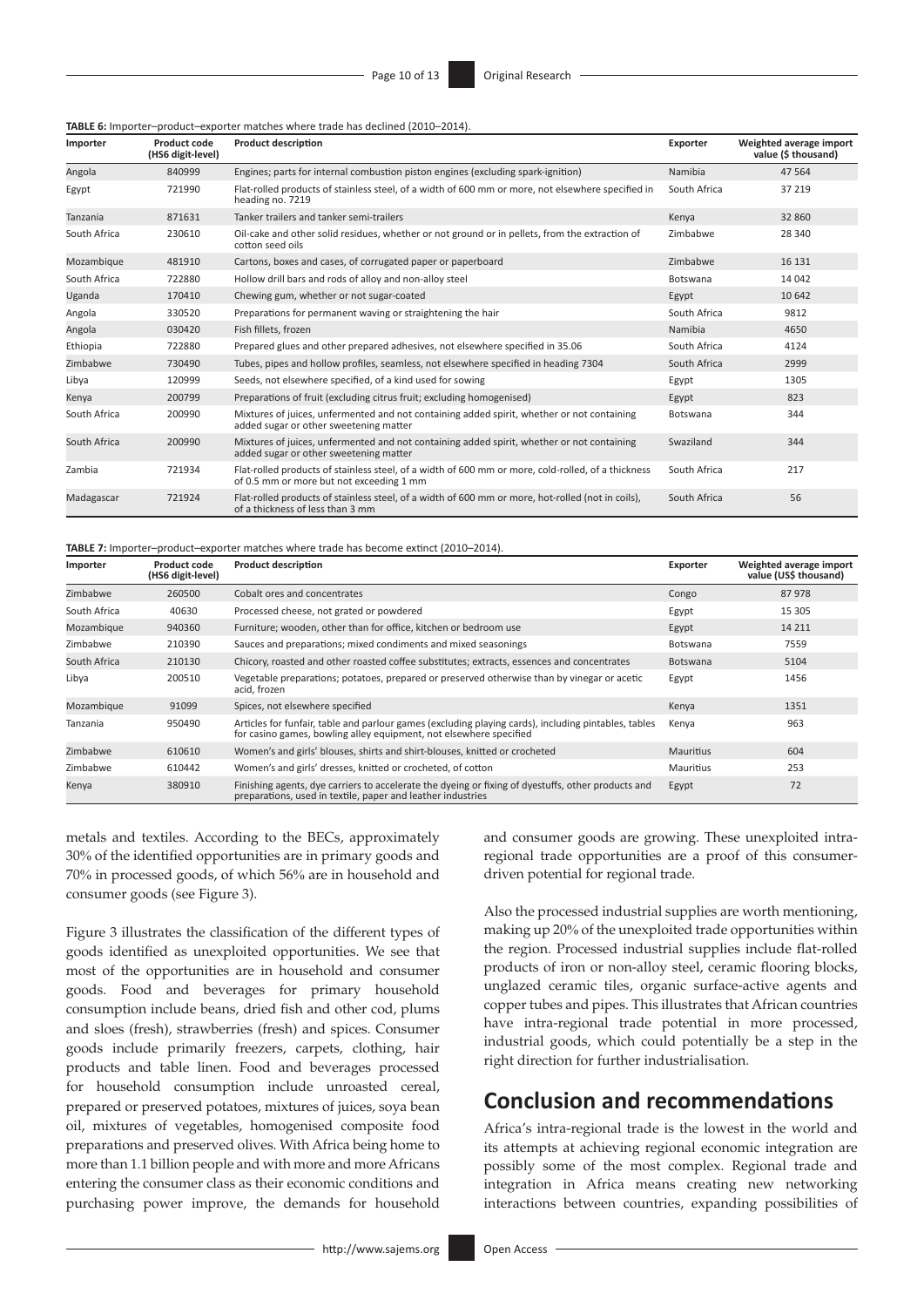**TABLE 8:** Top 20 importer–product–exporter matches with zero trade (new intra-regional trade opportunities) 2010–2014.

| Importer | Product code<br>(HS6 digit-level) | <b>Product description</b>                                                                                         | Exporter     | Weighted average import<br>value (USD thousand) |
|----------|-----------------------------------|--------------------------------------------------------------------------------------------------------------------|--------------|-------------------------------------------------|
| Angola   | 110100                            | Wheat or meslin flour                                                                                              | Lesotho      | 218 712                                         |
| Angola   | 110100                            | Wheat or meslin flour                                                                                              | Mauritius    | 218 712                                         |
| Angola   | 160100                            | Sausages and similar products of meat, meat offal or blood; food preparations based on these<br>products           | Kenya        | 142 947                                         |
| Angola   | 160100                            | Sausages and similar products, of meat, meat offal or blood; food preparations based on these<br>products          | Lesotho      | 142 947                                         |
| Egypt    | 210690                            | Food preparations, not elsewhere specified                                                                         | Botswana     | 115 860                                         |
| Egypt    | 210690                            | Food preparation, not elsewhere specified                                                                          | Lesotho      | 115 860                                         |
| Angola   | 150790                            | Soya bean oil, other than crude, and fractions thereof, whether or not refined, but not<br>chemically modified     | Egypt        | 97 082                                          |
| Zambia   | 260500                            | Cobalt ores and concentrates                                                                                       | Congo        | 87978                                           |
| Libya    | 151529                            | Maize (corn) oil, other than crude, and fractions thereof, whether or not refined, but not<br>chemically modified  | Kenya        | 84 507                                          |
| Angola   | 30379                             | Fish, not elsewhere specified, frozen (excluding fillets, livers, roes and other fish meat of<br>heading no. 0304) | Kenya        | 75 855                                          |
| Angola   | 30379                             | Fish, not elsewhere specified, frozen (excluding fillets, livers, roes and other fish meat of<br>heading no. 0304) | Seychelles   | 75 855                                          |
| Angola   | 110220                            | Cereal flour, of maize (corn)                                                                                      | Lesotho      | 60 057                                          |
| Angola   | 841830                            | Freezers of the chest type, not exceeding 800 L capacity                                                           | Botswana     | 50 561                                          |
| Angola   | 841830                            | Freezers of the chest type, not exceeding 800 L capacity                                                           | Lesotho      | 50 561                                          |
| Angola   | 840999                            | Engines; parts for internal combustion piston engines (excluding spark-ignition)                                   | Botswana     | 47 5 64                                         |
| Angola   | 110313                            | Groats or meal of maize (corn)                                                                                     | Botswana     | 44 5 98                                         |
| Angola   | 110313                            | Groats or meal of maize (corn)                                                                                     | Lesotho      | 44 5 98                                         |
| Congo    | 730410                            | Line pipe, seamless, of iron (excluding cast iron) or steel, of a kind used for oil gas pipelines                  | South Africa | 40 634                                          |
| Angola   | 620342                            | Men's and boys' trousers, bib and brace overalls, breeches and shorts (not knitted or crocheted)                   | Egypt        | 38 345                                          |
| Angola   | 620342                            | Men's and boys' trousers, bib and brace overalls, breeches and shorts (not knitted or crocheted)                   | Kenya        | 38 345                                          |



**FIGURE 3:** Categorisation of the number of unexploited regional trade opportunities: Percentage of unexploited trade by value.

intra-regional trade and giving access to new markets. If successful, economic theory predicts that increased regional trade will also provide the countries involved with the opportunity to address constraints to export competitiveness, improve infrastructure and help to facilitate trade with both itself and the rest of the world. Moreover, a larger market and the pooling of economies through regional integration should create economies of scale.

However, history shows that progress in this regard has been limited and significant structural and policy challenges need to be overcome. It is undeniable that the complex issues of overlapping memberships and conflicting terms of the agreement need to be resolved among member states to allow successful implementation of the TFTA. Although these are real and relevant issues that need to be addressed, it is likely to be a lengthy process. Meanwhile, it is important to determine where opportunities for trade exist in order to address the prevailing low level of intra-regional trade.

The objective of this article is to show that African countries have a unique opportunity to trade with a relatively untapped market: itself. For this reason, the article identifies specific underexploited and unexploited intra-regional opportunities to increase trade on an importer–product–exporter level in the TFTA region. A total of 334 matched opportunities were identified between the 26 countries (between 2010 and 2014). However, only 74 of the 334 opportunities (22%) show an increase in actual trade in this period, whereas 17 show a decline and 11 have become extinct. Of the unexploited opportunities, a total of 232 new matches (70%) were identified mainly in vegetable products, foodstuffs, textiles and metals. This means that 78% of the matched trade opportunities are underexploited or unexploited. These opportunities imply that regardless of the consistently large and growing import demand for the product that can be matched with competitive export supply within the region, there has been declining or no actual trade in the specified period. This means that the import demands in the region are being supplied by countries outside the region.

Further research is needed to identify the reasons why these intra-regional trade opportunities have not been exploited. These reasons may include strong existing trade relationships with countries outside the region, price competitiveness, quality and quantity requirements, trade barriers such as tariff or non-tariff measures, poor infrastructure, timely border and customs procedures, documentation requirements and high transportation costs. It might also be that these importing and exporting countries are not aware of the opportunity to trade within the region (WTO & OECD 2015).

This study reveals regional trade opportunities in processed products, implying that selected countries in the TFTA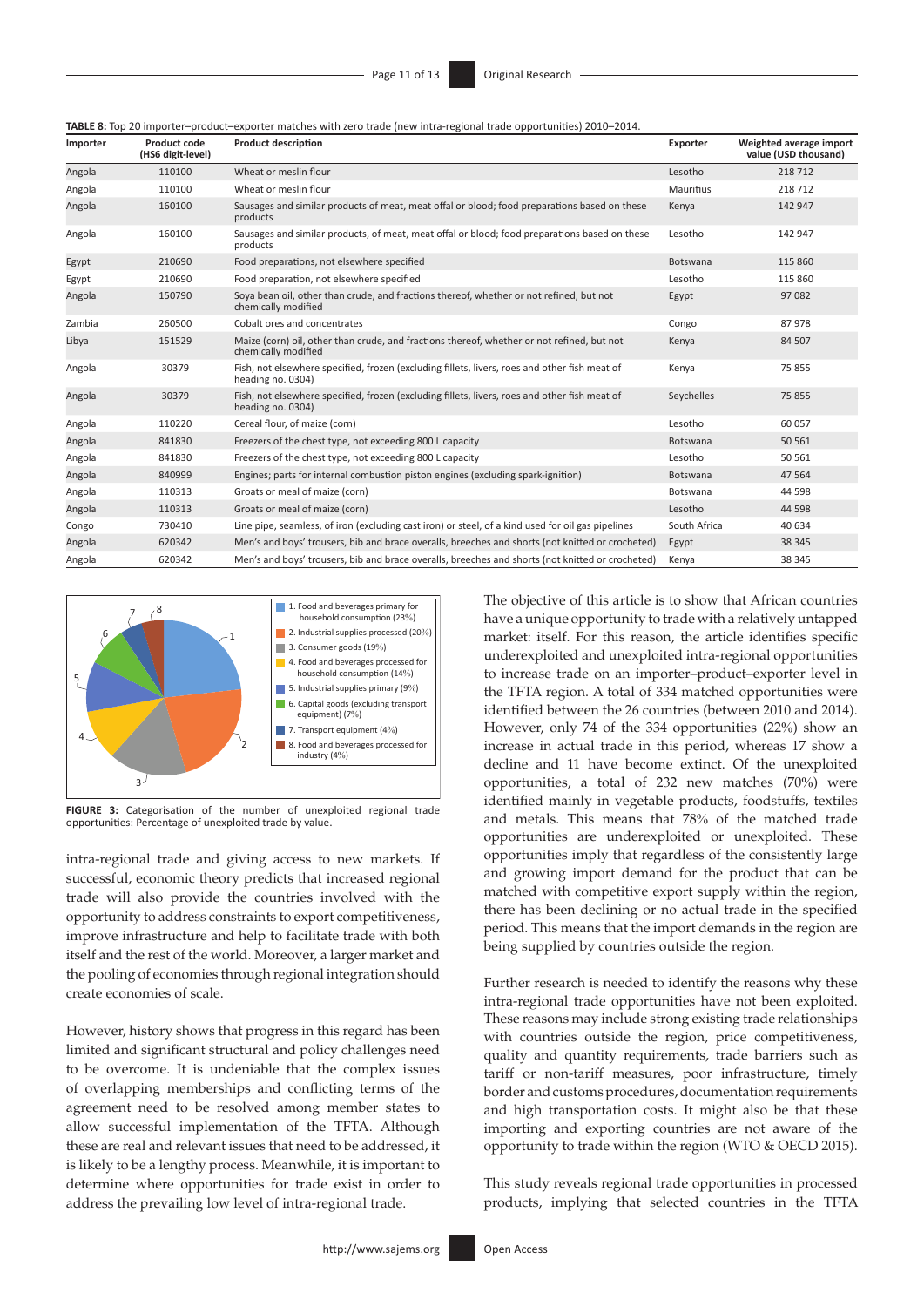specialise in the production and export of not only primary commodities but also more processed goods. Even though Africa's production base is low- to medium-skilled and consists of resource-based manufacturing, exploiting the newly recognised intra-regional trade opportunities in processed goods, especially in Africa's growing consumer market, could potentially be a first step to increased competitiveness and even expanded industrialisation. Furthermore, with the Continental Free Trade Agreement (CFTA) negotiations under way, this study can be expanded by including all African countries. This would help to identify possible trade opportunities between all African countries that are not being utilised and could potentially increase intra-regional trade in Africa.

It would be unfortunate if the TFTA was simply a merger of the existing three trade regimes. The literature indicates consensus that the current economic communities have not yet been successful in making intra-regional trade in Africa a powerful driver of economic growth and development. Thus, the main challenge faced by the tripartite policymakers is how to make the envisaged FTA work better than the existing RECs. It is important to be realistic about the ambitious goals set in the TFTA, taking into account what is feasible in the medium to long run, while acknowledging the complex entanglements of combining three RECs. In the short run, these newly revealed trade opportunities can take the integration efforts of policymakers forward. We believe, therefore, that this study contributes valuable information for the promotion of intra-regional trade in Africa.

# **Acknowledgements**

The authors acknowledge the financial assistance of the World Trade Organization (WTO) towards this research.

#### **Competing interests**

The authors declare that they have no financial or personal relationships that may have inappropriately influenced them in writing this article.

### **Authors' contributions**

This article forms part of a PhD study of the Trade and Development (TRADE) research focus area of the North-West University by L.F. with E.A.S. as the supervisor and also assisted with the conceptual construction of the study.

#### **Ethical consideration**

This article followed all ethical standards for research without direct contact with human or animal subjects.

#### **Funding information**

This research was financially supported by the World Trade Organization (WTO). Opinions expressed and conclusions arrived at in this article are those of the authors and should not necessarily be attributed to the WTO.

#### **Data availability statement**

Data sharing is not applicable to this article as no new data were created or analysed in this study.

#### **Disclaimer**

This manuscript has not been published and is not under consideration for publication elsewhere. We also have no conflicts of interest to disclose. All authors have approved the manuscript and agree with its submission to the *South African Journal of Economic and Management Sciences*.

## **References**

- Abdel J.T., 1971, 'A review article: The relevance of traditional integration theory to less developed countries', *Journal of Common Market Studies* 9(3), 254–267. <https://doi.org/10.1111/j.1468-5965.1971.tb01001.x>
- African Development Bank (AfDB), African Union Commission (AUC) & United Nations Economic Commission for Africa (ECA), 2016, *The Africa Regional Integration Index: 2016 Report*, viewed 15 May 2017, from [https://www.uneca.org/](https://www.uneca.org/publications/africa-regional-integration-index-report-2016) [publications/africa-regional-integration-index-report-2016.](https://www.uneca.org/publications/africa-regional-integration-index-report-2016)
- Babatunde, M.A. & Odularu, G., 2017, 'Understanding bilateral trade flows and negotiating South-South RTAs: Lessons and policy directions for the Tripartite Free Trade Area Agreement (TFTA)', in G. Odularu & B. Adekunle (eds.), *Negotiating South-South regional trade agreements. Advances in African economic, social and political development*, pp. 115–126, Springer, Cham.
- Balassa, B., 1965, *Trade liberalisation and revealed comparative advantage*, Yale University Economic Growth Centre, Newhaven, CT.
- Burfisher, M.E., Robinson, R. & Thierfelder, K., 2004, 'Regionalism: Old and new, theory and practice', in G. Anania, M.E. Bohman, C.A. Carter & A.F. McCalla (eds.), *Agricultural policy reform and the WTO: Where are we heading*?, Edward Elgar Cheltenham.
- CEPII, 2020, *BACI*, viewed 10 January 2020, from [http://www.cepii.fr/CEPII/en/bdd\\_](http://www.cepii.fr/CEPII/en/bdd_modele/presentation.asp?id=37) [modele/presentation.asp?id=37](http://www.cepii.fr/CEPII/en/bdd_modele/presentation.asp?id=37).
- Cuyvers, L., De Pelsmacker, P., Rayp, G. & Roozen, I., 1995, 'A decision support model<br>for the planning and assessment of export promotion activities by government<br>promotion institutions: The Belgian case', International J
- Cuyvers, L., 1997, 'Export opportunities of Thailand: A decision support model approach', *Journal of Euro-Asian Management* 2(2), 71–97.
- Cuyvers, L., 2004, 'Identifying export opportunities: The case of Thailand', *International Marketing Review* 21(3), 255–278. <https://doi.org/10.1108/02651330410539611>
- Cuyvers, L., Steenkamp, E. & Viviers, W., 2012, 'The methodology of the decision support model (DSM)', in L. Cuyvers & W. Viviers (eds.), *Export promotion: A decision support model approach*, pp. 183–284, Sun Press, Stellenbosch.
- Cuyvers, L., Steenkamp, E., Viviers, W., Rossouw, R. & Cameron, M., 2017, 'Identifying Thailand's high-potential export opportunities in ASEAN+3 countries', *Journal of International Trade Law and Policy* 16(1), 2–33. [https://doi.org/10.1108/](https://doi.org/10.1108/JITLP-09-2016-0019) [JITLP-09-2016-0019](https://doi.org/10.1108/JITLP-09-2016-0019)
- Demas, W.G., 1965, *The economics of development in small countries with special reference to the Caribbean*, McGill University Press, Montreal.
- De Melo, J., Panagariya, A. & Rodrik, D., 1993, 'The new regionalism: A country perspective', Policy Research Working Paper Series 1094, The World Bank, Washington, DC.
- Garlinska-Bielawska, J., 2016, 'Globalization and regional economic integration in Africa: The new opportunities caused by tripartite free trade area (TFTA)', *13th International conference of the economist society of Thessaloniki: Financial crisis, geopolitical developments and entrepreneurial opportunities*, Thessaloniki, 24–26 November.
- Hartzenberg, T., 2011, 'Regional integration in Africa', Staff Working Paper ERSD-2011–2014, World Trade Organisation Economic Research and Statistics Division, Geneva.
- Inama, S. & Crivelli, P., 2014, 'Can the tripartite free trade area (TFTA) deliver effective and real trade liberalization for economic growth?', Paper presented at the 17th annual conference on global economic analysis, Dakar, Senegal, Purdue University, Global Trade Analysis Project (GTAP), West Lafayette, IN, viewed 20 June 2017, from [https://www.gtap.agecon.purdue.edu/resources/res\\_](https://www.gtap.agecon.purdue.edu/resources/res_display.asp?RecordID=4537) [display.asp?RecordID=4537.](https://www.gtap.agecon.purdue.edu/resources/res_display.asp?RecordID=4537)
- Jessen, A. & Vignoles, C., 2004. *Trinidad and Tobago: Trade performance and policy issues in an era of growing liberalisation*, viewed 18 August 2017, from [http://](http://idbdocs.iadb.org/wsdocs/getdocument.aspx?docnum=33036620) [idbdocs.iadb.org/wsdocs/getdocument.aspx?docnum=33036620](http://idbdocs.iadb.org/wsdocs/getdocument.aspx?docnum=33036620).
- Juma, C. & Mangeni, F., 2015, *The benefits of Africa's new free trade area*, viewed 23 July 2017, from [https://www.belfercenter.org/publication/benefits-africas-new-](https://www.belfercenter.org/publication/benefits-africas-new-free-trade-area-0)[free-trade-area-0](https://www.belfercenter.org/publication/benefits-africas-new-free-trade-area-0).
- Keane, J., 2016, *Regional integration, sustainable development and global value chains in Southern Africa*, viewed 15 March 2017, from [https://www.saiia.org.za/](https://www.saiia.org.za/value-chains-in-southern-africa/1062-015-ri-sust-dev-and-gvcs-in-s-afr-jkeane-180915/file) [value-chains-in-southern-africa/1062-015-ri-sust-dev-and-gvcs-in-s-afr-jkeane-](https://www.saiia.org.za/value-chains-in-southern-africa/1062-015-ri-sust-dev-and-gvcs-in-s-afr-jkeane-180915/file)[180915/file.](https://www.saiia.org.za/value-chains-in-southern-africa/1062-015-ri-sust-dev-and-gvcs-in-s-afr-jkeane-180915/file)